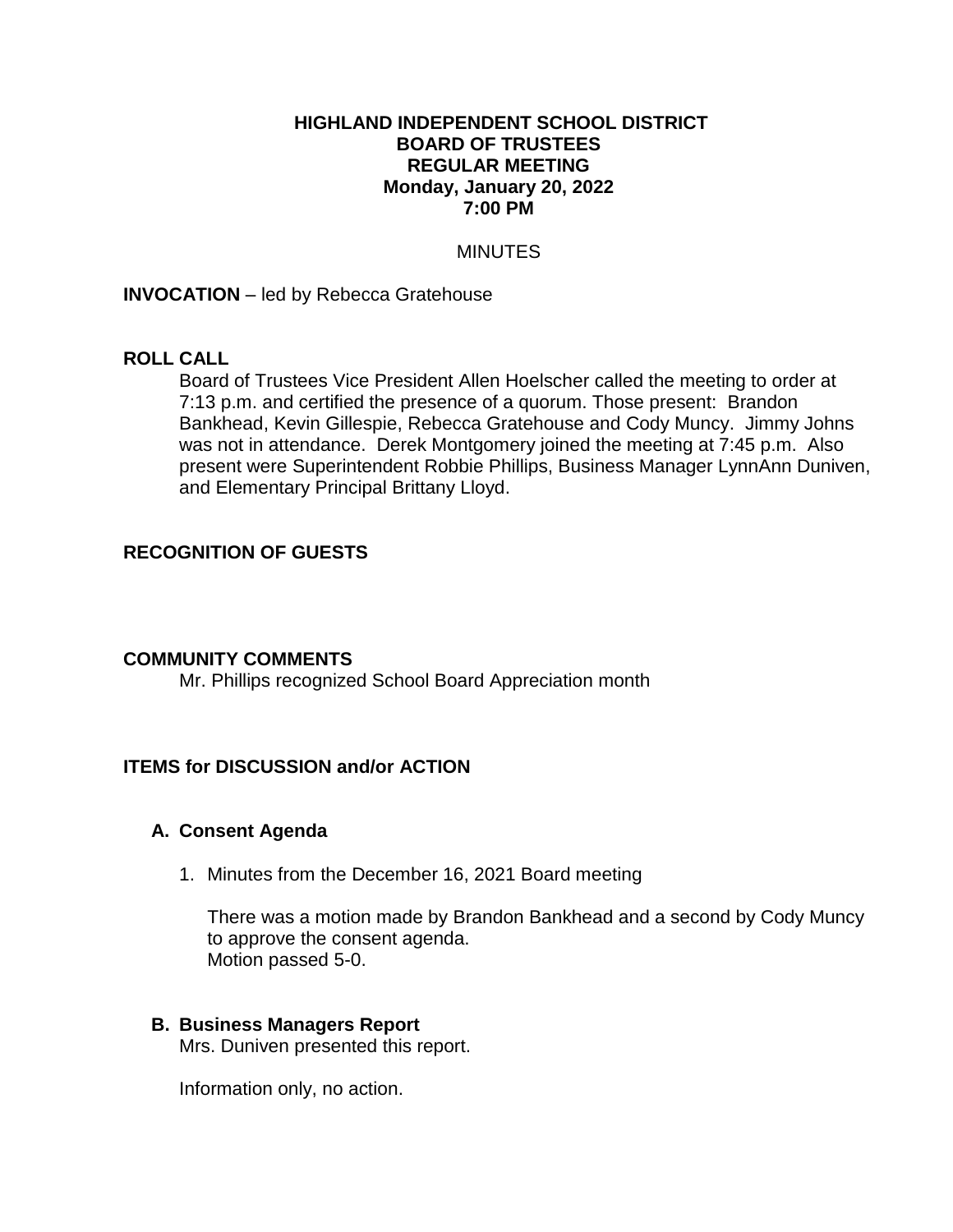#### **C. Quarterly Investment Report**

Mrs. Duniven reviewed Quarterly Investment Report.

Information only, no action.

#### **D. Policy Update 116**

This is a yearly item that was up for review.

No action.

## **E. Additional Transfer Students for 2021-22**

Mrs. Lloyd presented additional transfer students for the 2021-22 school year.

There was a motion made by Cody Muncy and a second by Kevin Gillespie to approve/deny transfer students as presented. Motion passed 5-0.

## **F. Abilene Regional School Program for the Deaf**

This is a yearly Agenda Item that we have to review and approve.

There was a motion made by Brandon Bankhead and seconded by Rebecca Gratehouse to approve the Abilene Regional School Program for the Deaf. Motion passed 5-0.

#### **G. Principal's Reports**

Mrs. Lloyd presented the monthly principal's reports.

No action.

#### **H. Superintendent Report**

- 1. First Semester Student Attendance
- 2. 2022-23 Employee Health Coverage